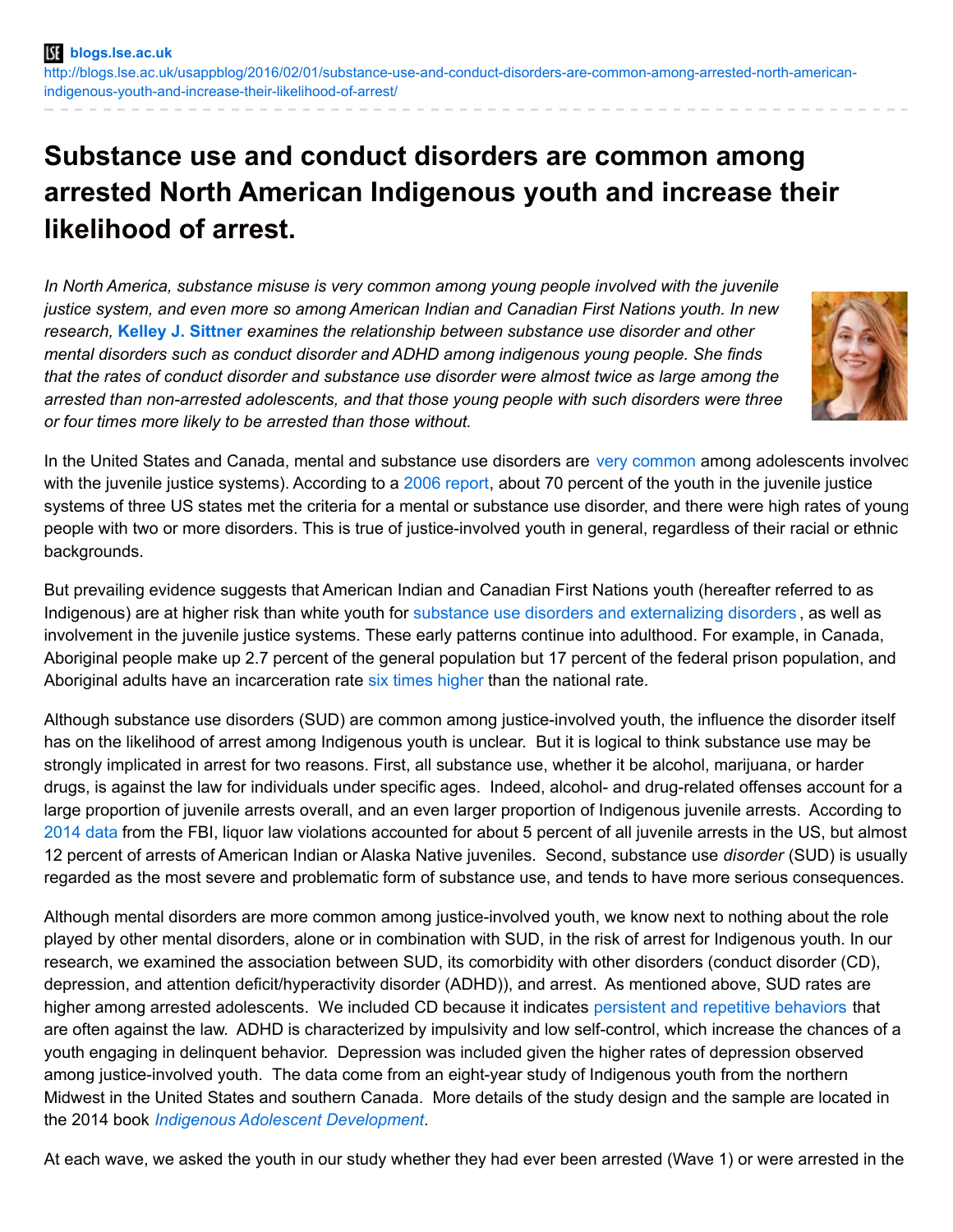past year (Waves 2, 3, and 5). As shown in Figure 1, most of the adolescents reported never being arrested (77 percent). Almost one-fifth (18 percent) reported being arrested once, 3 percent were arrested twice, and a very small proportion (2 percent) reported being arrested three or four times.



**Figure 1 – Number of Waves in Which Youth Reported Being Arrested at Least Once (percent)**

We next compared youth at Wave 5 who reported a past-year arrest to those did not, to determine whether arrested youth had higher rates of mental disorder and SUD. As shown in Figure 2, the rates of conduct disorder (CD) and substance use disorder (SUD) were almost twice as large among the arrested youth, compared to non-arrested adolescents. Arrested youth were also about twice as likely to have met criteria for any disorder. There were nearequal rates of ADHD and Major depressive disorder (MDD) between the two groups.



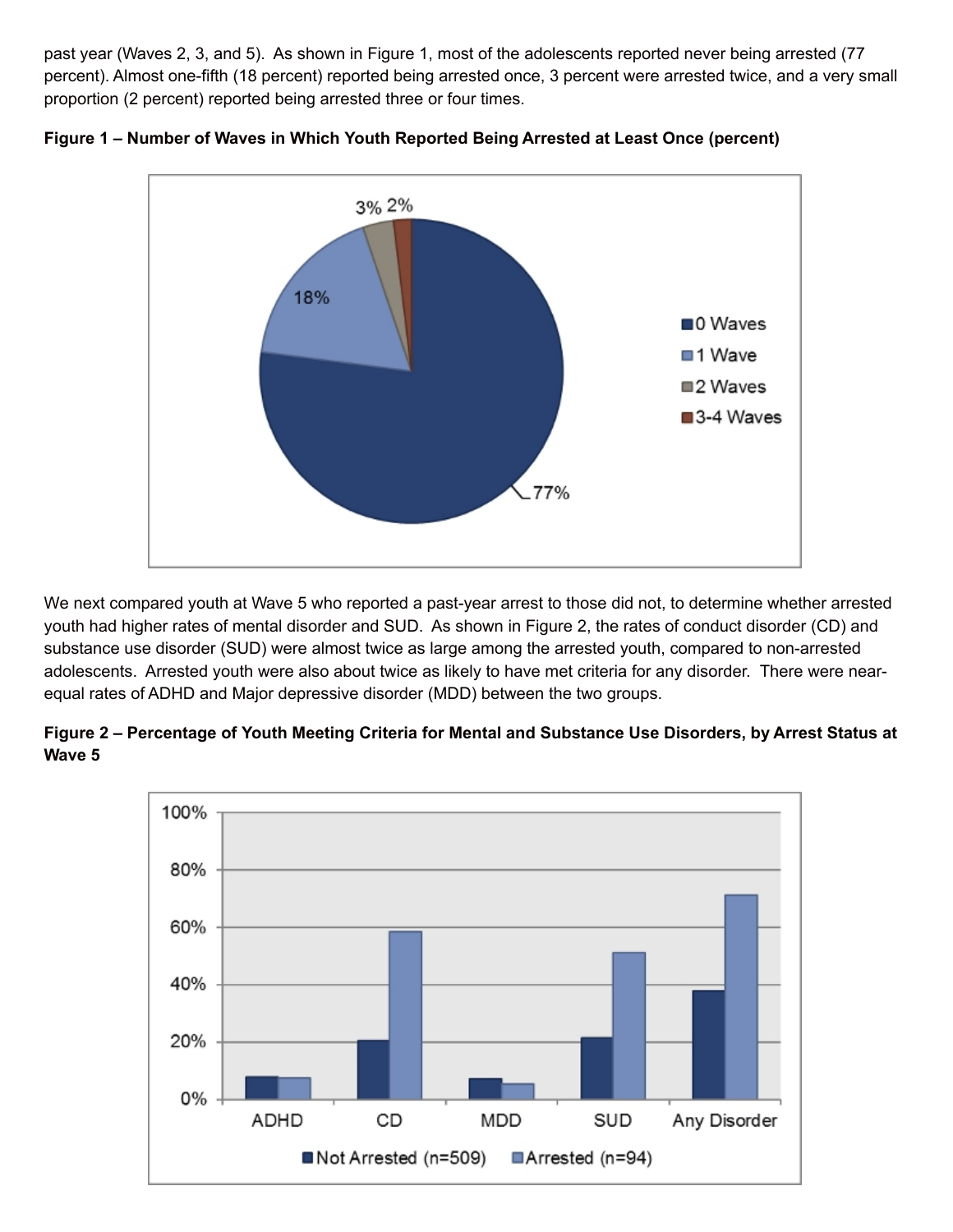## *Note: ADHD=Attention deficit/hyperactivity disorder, CD=Conduct disorder, MDD=Major depressive disorder, SUD=Substance use disorder*

We wanted to see whether the disorders themselves increased the risk of arrest after accounting for other known arrest risk factors. These included adolescent characteristics (i.e., age, gender), family risk factors (i.e., income, parent mental and substance use disorders, parent rejection), and adolescent prior arrest record. Each disorder was analyzed separately, controlling for the risk factors. Figure 3 shows the odds ratios of each disorder predicting arrest in Wave 5 (when the adolescents were 14-16 years old). To help with interpretation, an odds ratio greater than 1 indicates a higher likelihood of arrest. After including the other risk factors for arrest, SUD and CD each were significantly associated with arrest one year later. Specifically, meeting criteria for SUD was associated with a threefold increase in the odds of being arrested, and meeting CD criteria increased the odds by nearly four times. Neither ADHD nor MDD were statistically associated with arrest.



**Figure 3 – Mental and Substance Use Disorders (Wave 4) Predicting Arrest (Wave 5)**

## *Notes: ADHD=Attention deficit/hyperactivity disorder, CD=Conduct disorder, MDD=Major depressive disorder, SUD=Substance use disorder. Odds ratios for CD and SUD are statistically significant, p<.001.*

Although depression and ADHD were not common among the arrested youth and did not work to increase the odds of arrest, we saw a very different picture when those two disorders co-occurred with SUD. Of the seven young people with ADHD who were arrested, six also met criteria for SUD. Similarly, of the five depressed adolescents who were arrested, four met criteria for SUD. This is in line with other research, which finds rates of co-occurring disorders to be very high among arrested and incarcerated youth.

In summary, the youth who come into contact with the criminal justice system have high rates of mental and substance use disorders, a combination that places them at risk for serious, perhaps lifelong consequences. Mental health and substance use problems exert a strong influence on arrest above and beyond other risk factors, which tells us that typical delinquency prevention programs alone are not sufficient to reduce arrest. The key is early identification and treatment of related SUD and mental disorders either prior to or at first contact with the criminal